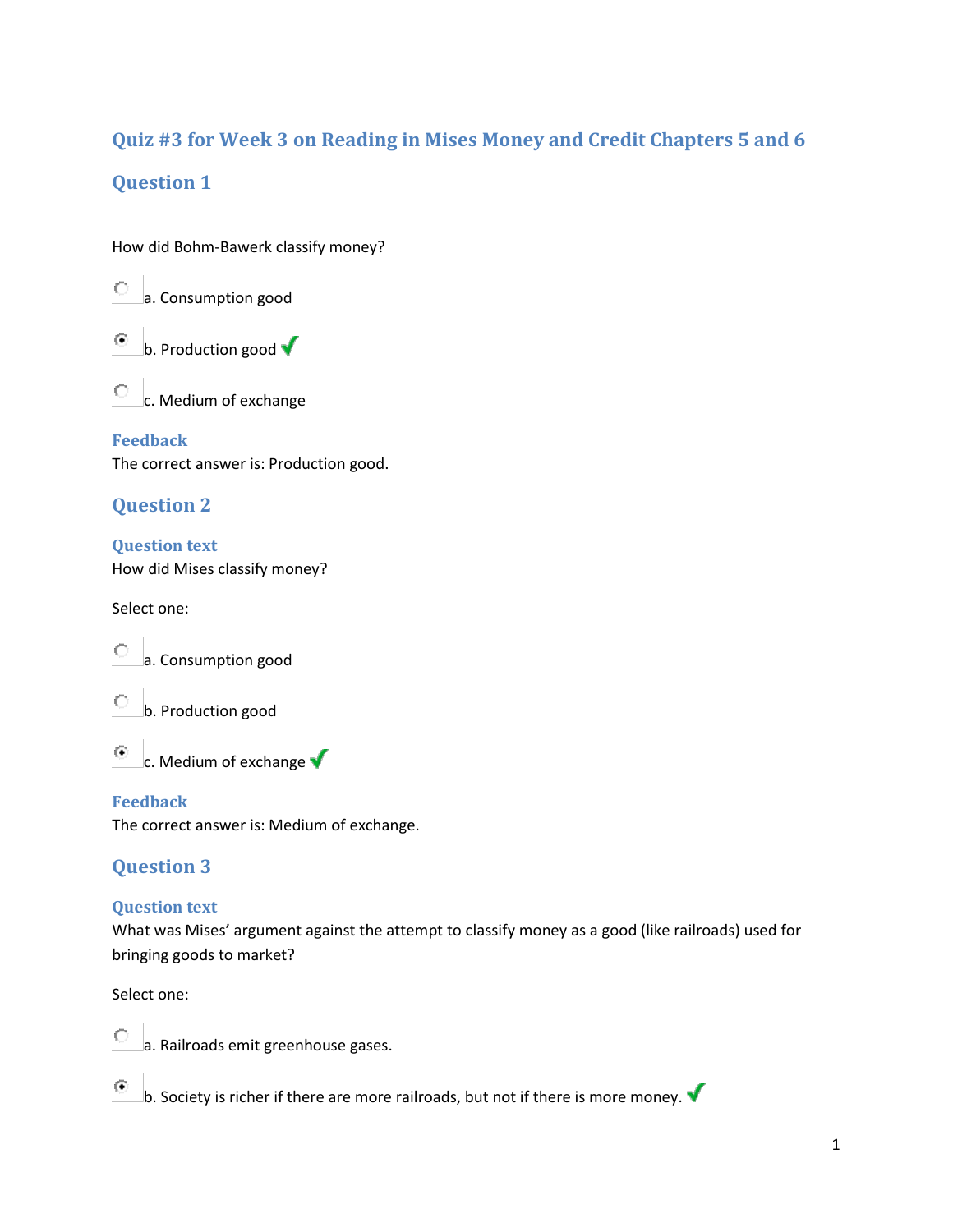$\overline{C}$  c. Railroads don't really contribute to human welfare.

#### **Feedback**

The correct answer is: Society is richer if there are more railroads, but not if there is [more money.](http://academy.mises.org/moodle/mod/quiz/review.php?attempt=13336).

## **Question 4**

#### **Question text**

The laws of valuation of which type of good involve marginal utility in directly satisfying preferences?

Select one:









**Feedback** The correct answer is: Consumer goods.

# **Question 5**

#### **Question text**

The laws of valuation of which type of good involve marginal physical productivity?

Select one:



b. Consumer goods

c. Media of exchange

#### **Feedback**

The correct answer is: Producer goods.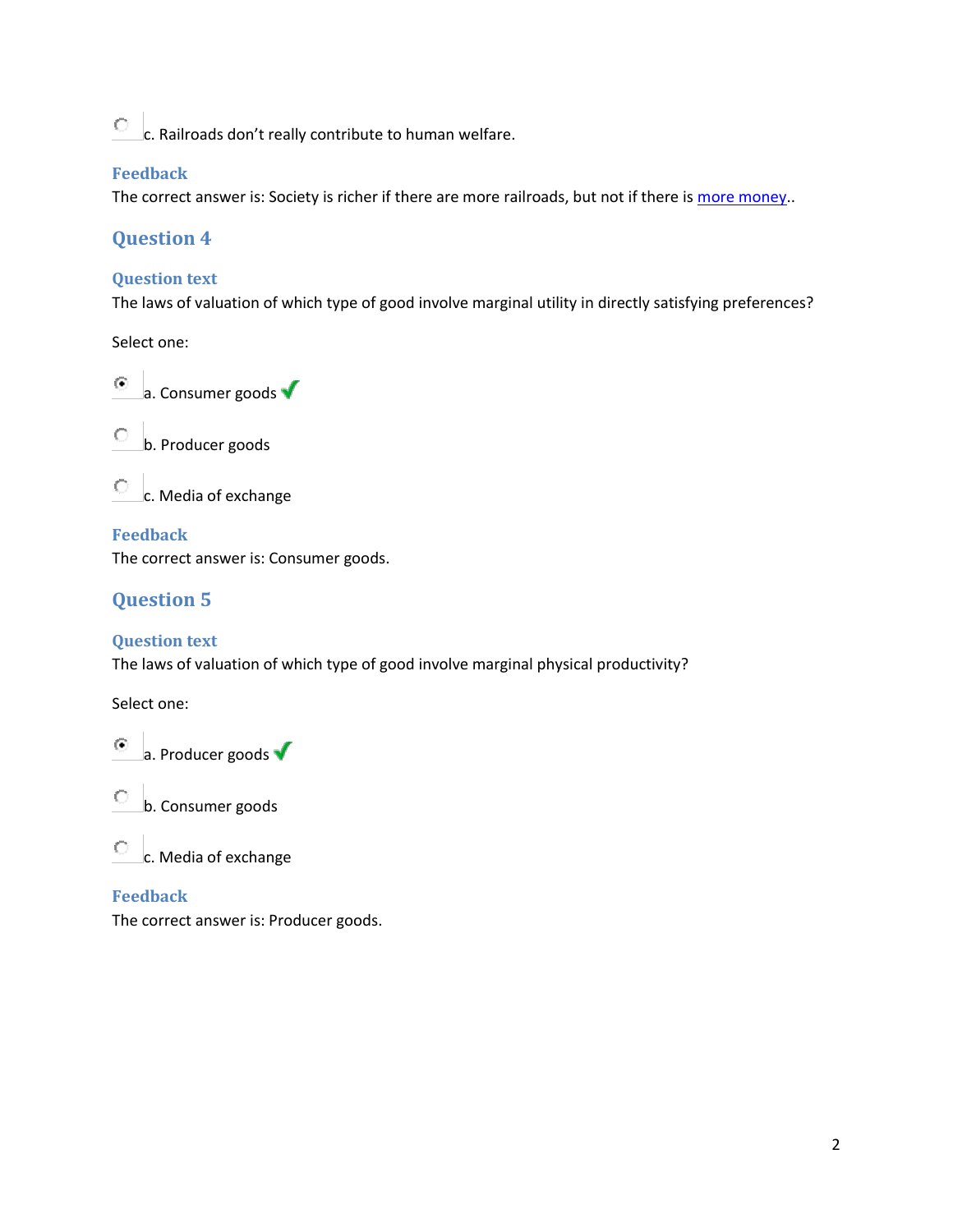## **Question 6**

#### **Question text**

The laws of valuation of which type of good involve expected purchasing power?

#### Select one:

- $\circ$  a. Media of exchange  $\checkmark$
- b. Consumer goods
- c. Producer goods

The correct answer is: Media of exchange.

## **Question 7**

#### **Question text**

Does Bohm-Bawerk think money is part of private capital?

Select one:

- a. Mises doesn't give us enough information to decide.
- $\bullet$  b. Yes  $\checkmark$
- $\overline{\mathcal{C}}$  c. No

The correct answer is: Yes.

## **Question 8**

Does Bohm-Bawerk think money is part of social capital?

Select one:

0 a. No